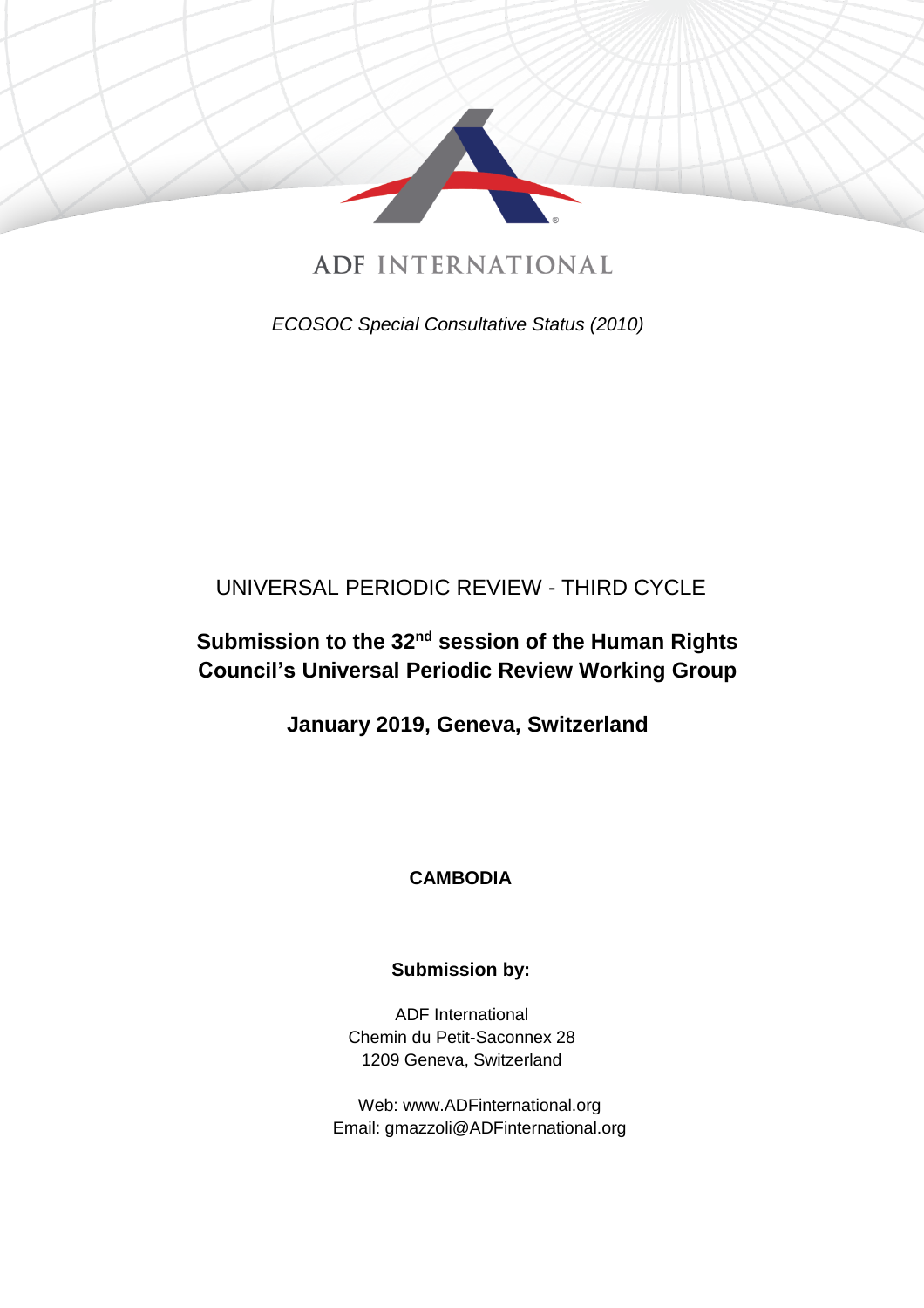- 1. ADF International is a global alliance-building legal organization that advocates for religious freedom, life, and marriage and family before national and international institutions. As well as having ECOSOC consultative status with the United Nations (registered name "Alliance Defending Freedom"), ADF International has accreditation with the European Commission and Parliament, the Organization for Security and Co-operation in Europe, and the Organization of American States, and is a participant in the FRA Fundamental Rights Platform.
- 2. This report explains why Cambodia must continue to protect and promote religious freedom for all, including religious minorities, and to ensure no religious persecution occurs. This is in light of the recent situation in which Christian Montagnard Refugees from Vietnam struggled to receive government assistance, and other instances of minority persecution. This report also deals with the issue of high levels of maternal mortality and morbidity in Cambodia. Additionally, it highlights why the lack of government statistics in relation to abortions performed in Cambodia is worrying.

#### **a) Religious Freedom**

- 3. The population of Cambodia is approximately 16 million, with 98 per cent identifying as Buddhist. The remaining population is estimated to be a mix of Muslims, Catholics, Baha'is, Jews and other Christian and traditional religions. Most of the Muslims in the country are of Cham ethnicity.
- 4. Freedom of religion has been enshrined in the Constitution of Cambodia since its enactment in 1993. While Article 43 of the Constitution says that Buddhism is the "State's religion", it also assures that "Freedom of belief and religious practice shall be guaranteed by the State, provided that such freedom and religious practice do not impinge on other beliefs or religions, on public order and security." Additionally, it says that Khmer people "shall have the full right of belief."
- 5. Religious groups are required by law to register with the Ministry of Cults and Religion in order to conduct religious events and to receive tax-exempt status. The law also prevents door-to-door religious proselytizing, but any groups who do undertake such activities have not experienced repression. However, the OSCE has provided guidelines about the registration and legal personality of religious associations, and has made clear that international human rights law affords protection to religious or belief communities regardless of whether or not they enjoy legal personality.
- 6. In the last years, some religious minority groups have faced hostility from either the state or private citizens.
- 7. In April 2016, a group of Montagnard Christian refugees who had come to Cambodia following persecution in Vietnam faced state hostility. In June of that year, the Cambodian government allowed Vietnamese police to interview the refugees. The Cambodian Government repeatedly refused to assist this group, with media reports highlighting that the government was instead considering to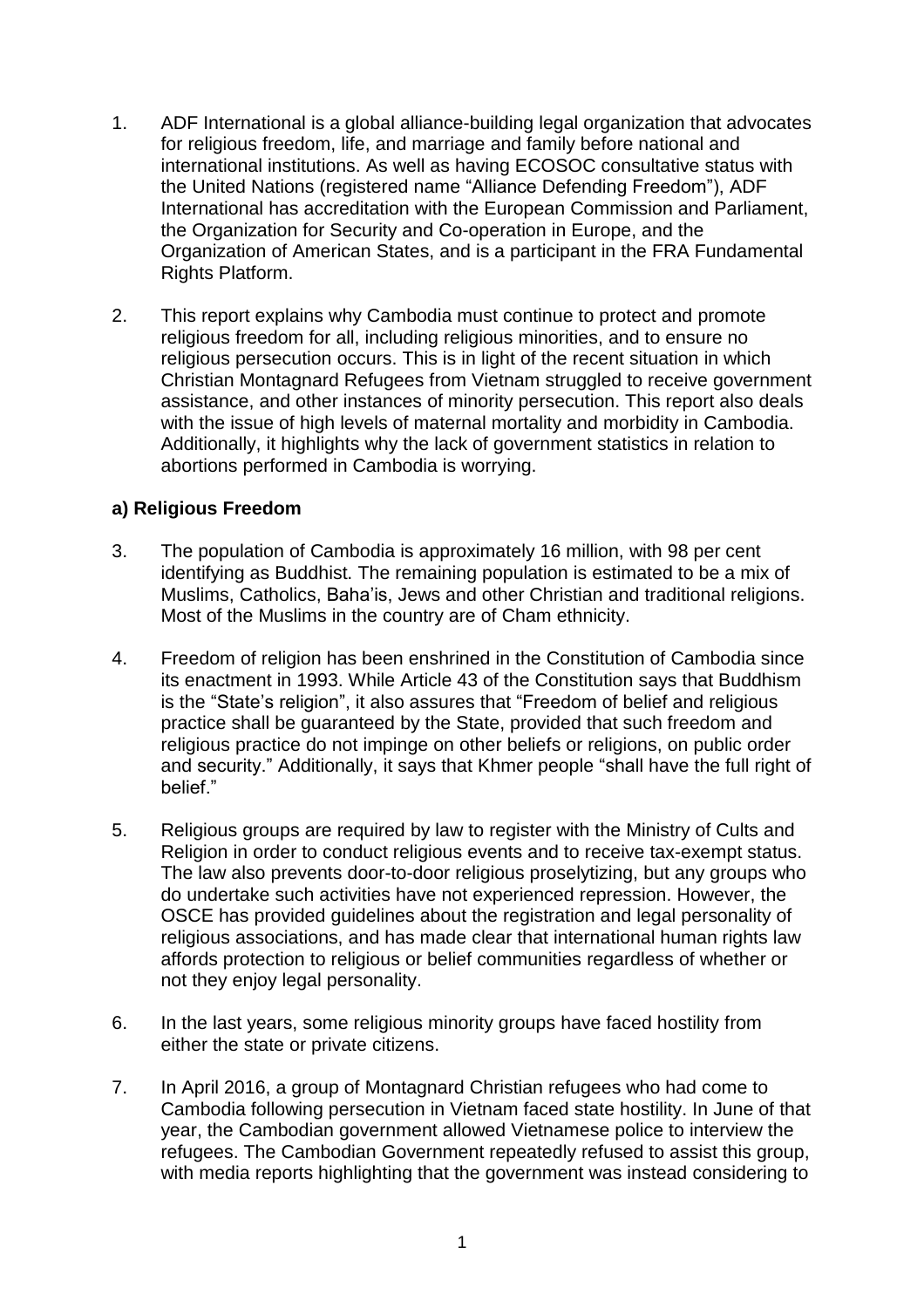send them back to Vietnam, in violation of the principle of non-refoulement. <sup>1</sup> By August 2017, the number of Montagnard Christian refugees was 36, and the threat of deportation was still imminent.<sup>2</sup> By October 2017, the government determined that seven of these refugees has legitimate asylum claims, but maintained that the remaining 29 would be deported.<sup>3</sup>

- 8. In 2016, the Ratanakiri local government disbanded a group of Christians who had gathered for a Bible study meeting, under the guise that they had failed to obtain permission from the authorities to do so. Three of them were later detained and told to remove photos of the Bible study from their mobile phones. The authorities claimed that the group was meeting for subversive political purposes.
- 9. The largely Muslim Cham minority also faces significant discrimination and acts of violence. In 2016, teachers at a Cham Muslim school received death threats, with rocks and firecrackers being thrown over a wall and into the school facility. During the same year, a daily Cham radio programme, the only such broadcast in the country, was shut down by the government, without any notice or explanation.
- 10. To ensure that everyone has the freedom to practice their religion, either individually or in community with others and in public or private, Cambodia must contribute resources to protecting them, including by bringing to justice the perpetrators of crimes committed against them. While arresting and charging the perpetrators are necessary first steps, the justice system must also ensure they are brought to trial and sentenced.

# **b) Maternal Health**

11. Cambodia's maternal mortality ratio (MMR) in 2015 was 161 maternal deaths per 100,000 live births, down from 1020 per 100,000 in 1990. Every maternal death is a tragedy. It devastates the woman's family, in particular the woman's children, and affects the entire community socially and economically. Despite the dramatic reduction in their MMR, the relatively high number of maternal deaths in Cambodia is a pressing and urgent human rights concern.

# *Necessary maternal health interventions*

12. Almost all maternal deaths are preventable, particularly when skilled birth attendants are present to manage complications and the necessary drugs are available, such as oxytocin (to prevent haemorrhage) and magnesium sulphate (to treat pre-eclampsia). Problems often include a lack of drugs and

 $\overline{a}$ 

<sup>1</sup> Erin Handley, *Asylees set for deportation*, The Phnom Penh Post (Sept. 12, 2017), https://www.phnompenhpost.com/national/asylees-set-deportation.

<sup>2</sup> [Ananth](https://www.phnompenhpost.com/author/ananth-baliga/77661) Baliga & Erin Handley, *Cambodia uncooperative in relocating Montagnard asylum seekers, says UN envoy*, The Phnom Penh Post (Aug. 18, 2017),

https://www.phnompenhpost.com/national/breaking-cambodia-uncooperative-relocatingmontagnard-asylum-seekers-says-un-envoy.

<sup>3</sup> Handley, *supra* note 1.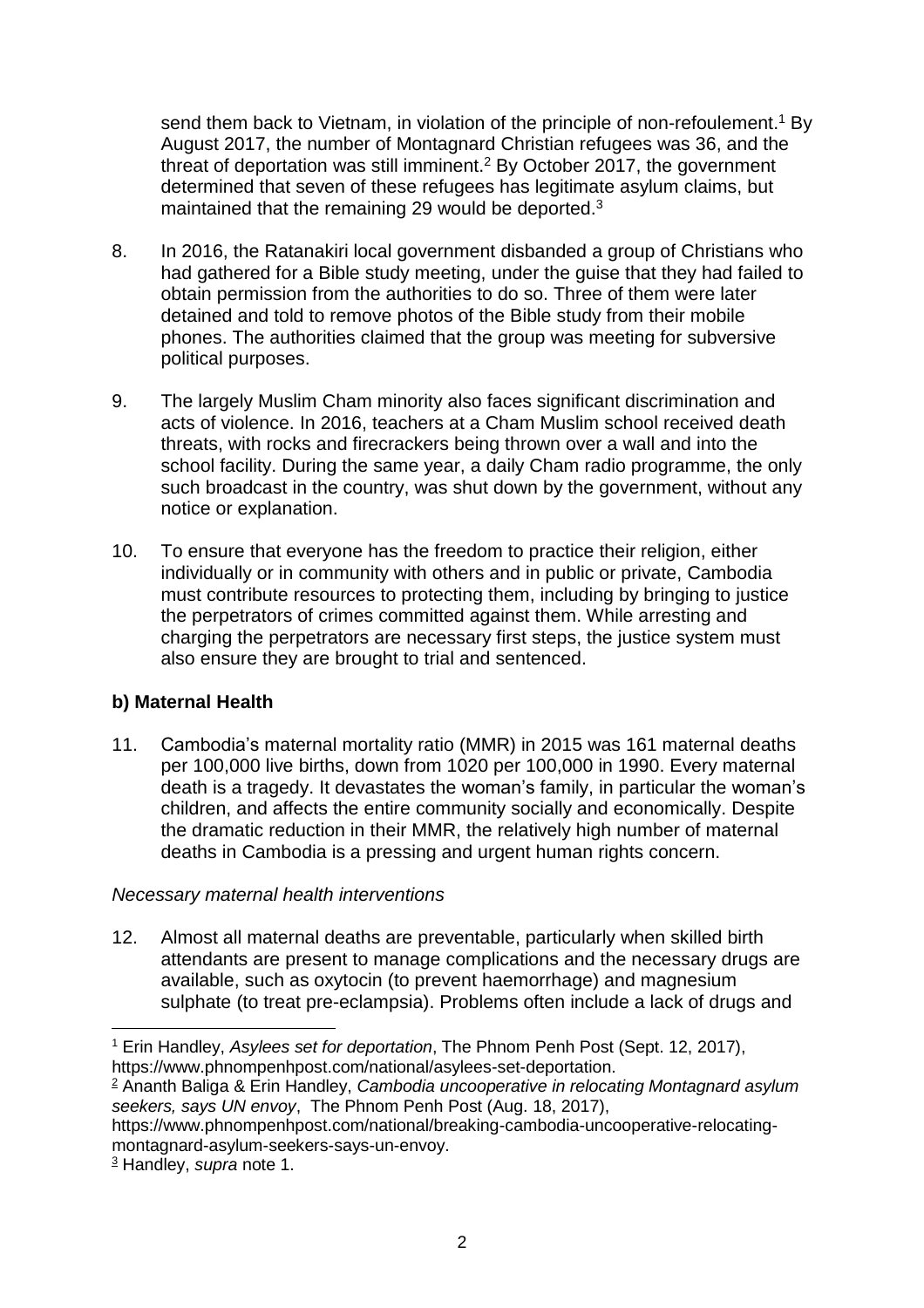poor infrastructure, such as no electricity or running water and inaccessibility of hospitals due to weather conditions.

- 13. The World Health Organization (WHO) recommends a minimum of four prenatal visits with trained health workers, in order to prevent, detect, and treat any health problems. The UNFPA estimated that in 2013, only 59% of pregnant women in Cambodia received prenatal care four times during their pregnancies (though this is significantly up from 9% in 2000).<sup>4</sup>
- 14. UNFPA also estimated that the percentage of births during which a skilled birth attendant was present during delivery was 71%, and this number is significantly higher compared to 32% in 2000.<sup>5</sup>
- 15. These issues must be remedied, but calls to increase access to legal abortion as a necessary precondition to solving them are misguided. Legalizing abortion also does not guarantee that pregnancy and childbirth will become safer when the real problems with Cambodia's health-care system do not involve lack of access to abortion. Providing more access to abortion will mean more women will suffer from abortion complications.
- 16. In line with paragraph 8.25 of the ICPD, Cambodia must focus on introducing measures to avoid recourse to abortion by way of investing in social and economic development and by providing women with support throughout and after pregnancy.
- 17. High rates of maternal mortality have less to do with the legality of abortion per se than with an inability to access obstetric care, lack of information, and lack of health workers, especially in the case of women living in poverty and in remote or rural areas.
- 18. Further, abortion can never be safe because it takes the life of the unborn child, and harms the mother through the loss of her child.

# **c) Recommendations**

- 19. In light of the aforementioned, ADF International suggests the following recommendations be made to Cambodia:
	- i. Ensure that the right to freedom of religion or belief is guaranteed and protected within Cambodia, and that Christians and other religious minorities are treated equally and with respect to all of their human rights and fundamental freedoms by both society and the State;
	- ii. Foster an environment of religious harmony and cooperation, and do not invidiously discriminate against individuals or communities on the basis of their denominational affiliation;

 $\overline{a}$ <sup>4</sup> UNFPA Cambodia - Country Programme Brief, December 2013, available at: http://cambodia.unfpa.org/sites/default/files/pub-pdf/FactsheetMH.pdf.

<sup>5</sup> *Id*.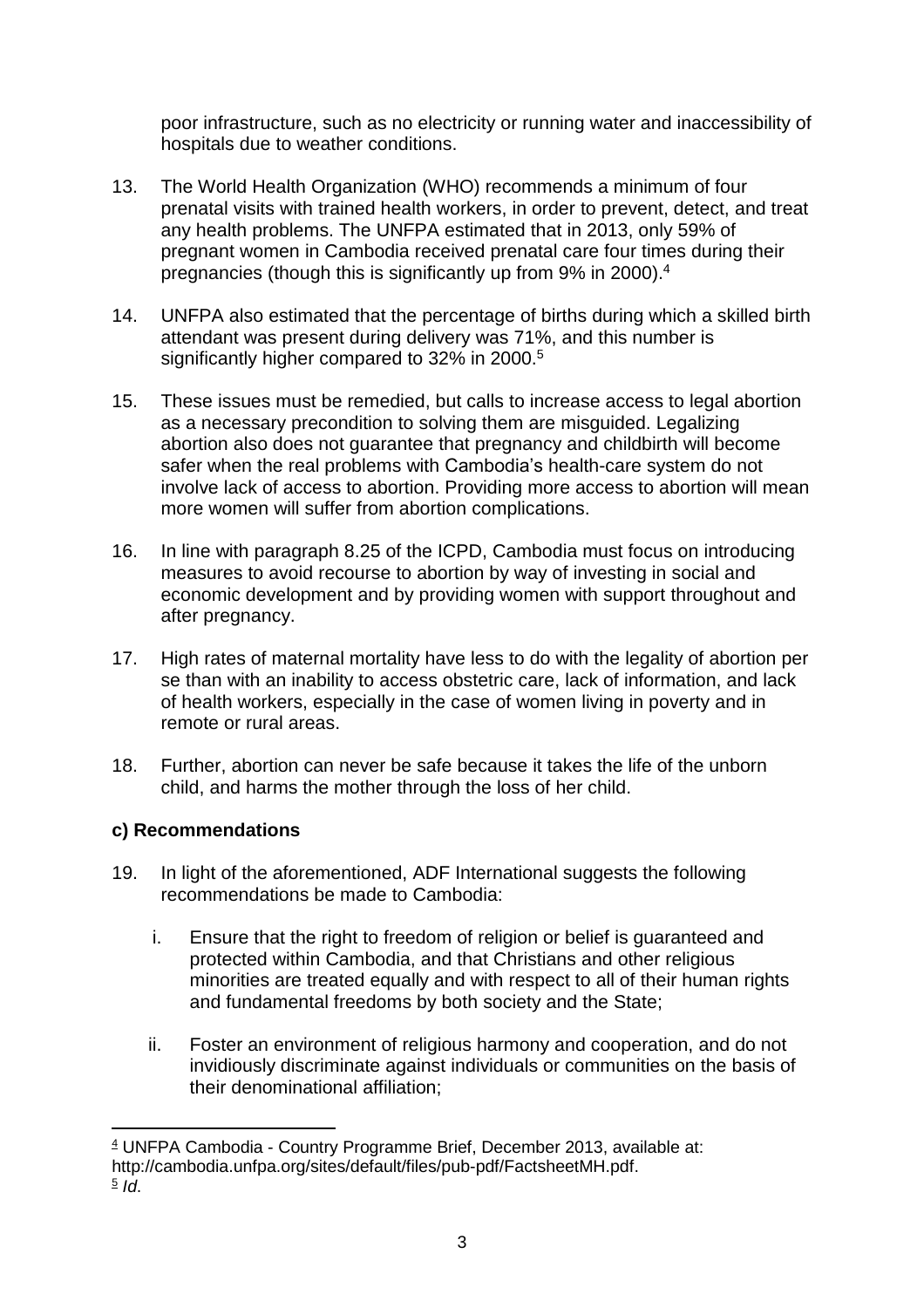- iii. Repeal all laws which place unjustifiable limitations on the legal ability of religious individuals to evangelize and share their faith with others, and refrain from enforcing any regulatory laws in a discriminatory, inconsistent, or cynical manner;
- iv. Affirm that there is no international human right to abortion and that the right to life applies from conception until natural death, and as such that the unborn child should have the right to protection of his or her life at all points;
- v. Resist calls to further liberalize abortion, and instead implement laws aimed at protecting the right to life of the unborn;
- vi. Recognize that improving access to abortion, in a country with high levels of maternal mortality and morbidity and with problems with access to proper health-care, will not make pregnancy and childbirth any safer;
- vii. Improve health-care infrastructure, access to emergency obstetric care, midwife training, and resources devoted to maternal health;
- viii. Focus on safely getting mothers and babies through pregnancy and childbirth, with special attention paid to improving health-care access for women from poor and/or rural backgrounds.